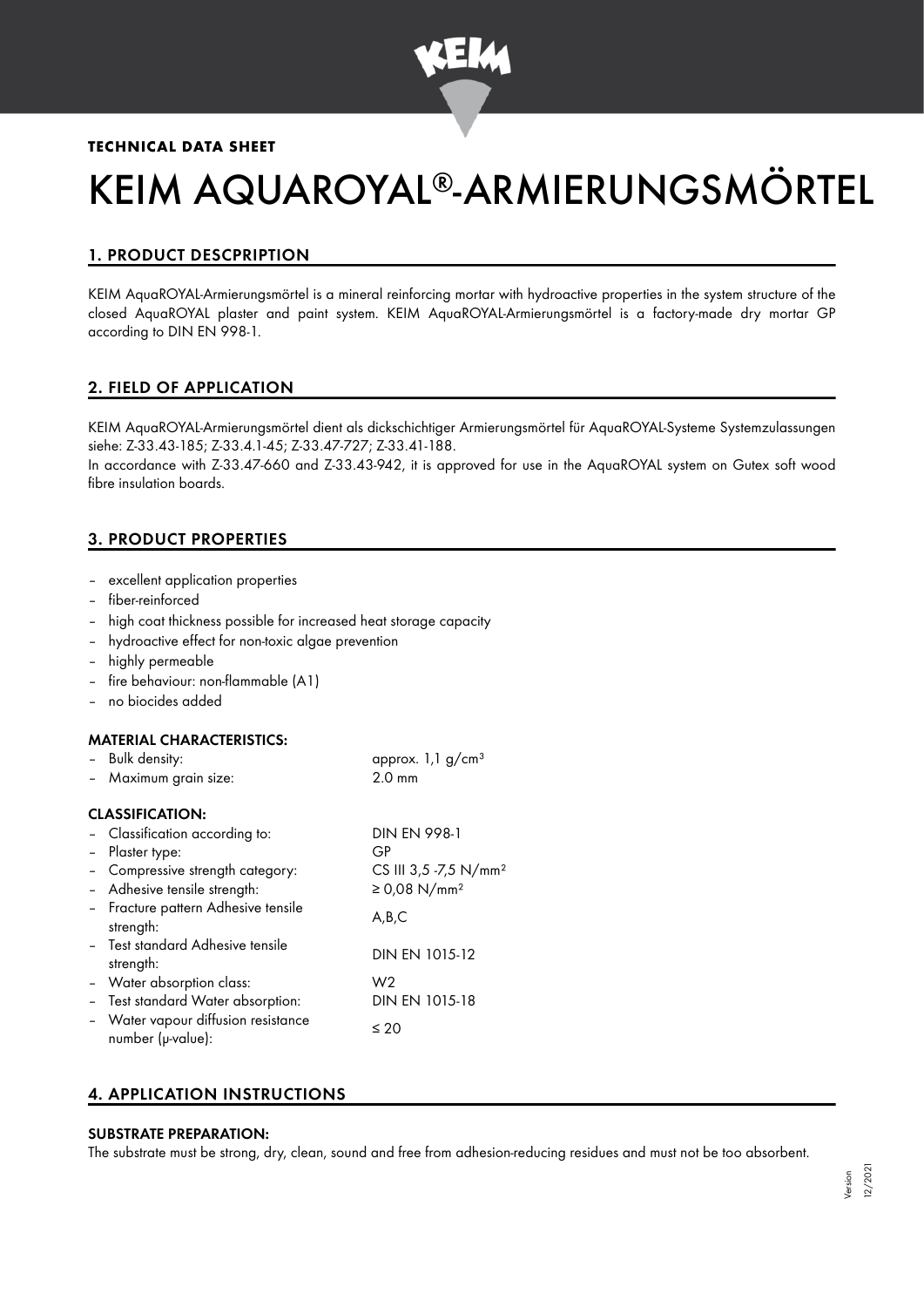#### APPLICATION CONDITIONS:

The substrate must be strong, dry, clean, sound and free from adhesion-reducing residues and must not be too absorbent.

#### PREPARATION OF MATERIAL / MIXING & CONVEYING:

KEIM AquaROYAL-Armierungsmörtel can be mixed with a continuous mixer. The water quantity must be adjusted to the processing consistency and the material must be stirred briefly with a power stirrer after a maturing time of a few minutes before hand application. Mortar pumps with variable flow rates are suitable for machine application of the mortar mixed in the continuous mixer (e.g. Speedy P 15). Maximum conveying length should not exceed 40 m. KEIM AquaROYAL-Armierungsmörtel can also be mixed and processed with mixing pumps (e.g. G4). Screw pumps with a flow rate adapted to the application rate should be used. The max. conveying length should not exceed 30 m and the conveying height should not exceed 10 m. From 6 m conveying height, the use of a hose with a diameter ≥ 35 mm is recommended.

#### APPLICATION:

Application method with stainless steel trowel or notched trowel, or mechanically.

#### REINFORCEMENT:

Single-layer reinforcement:

Apply KEIM AquaROYAL-Armierungsmörtel evenly to the insulation panels by machine or manually with a stainless steel trowel. Embed system-specific reinforcing mesh, overlap 10 cm at the joints and overcoat wet-in-wet with KEIM AquaROYAL-Armierungsmörtel. Necessary cuts into the mesh, e.g. at scaffold anchors, are to be covered with an additional strip of mesh. The system-specific KEIM Glasfaser-Gittermatte (glass fiber mesh) should be placed in the upper third and fully embedded. In the corner area of building openings, additionally embed a KEIM Diagonalarmierung. Refer to and observe the specifications for layer thickness from the system approval used.

Two-layer reinforcement:

Protect surfaces from wind and rain by suitable measures during and after application.

#### AFTERTREATMENT:

KEIM AquaROYAL-Armierungsmörtel must be protected from drying out too quickly due to sun or wind, or kept moist if necessary.

#### FINISHING:

With AquaROYAL mineral plaster

#### SETTING TIME:

at least 1 day per mm render thickness (depending on temperature and relative humidity).

#### CONSUMPTION:

approx. 8 kg/m² for reinforcement.

These material consumption values are guide values for smooth substrates. Exact consumption values must be determined by means of test areas.

#### CLEANING OF TOOLS:

Clean immediately with water.

# 5. PACKAGING

| <b>Container content</b> | Unit of measure | Quantity on pallet | Type of container |
|--------------------------|-----------------|--------------------|-------------------|
|                          | ĸg              |                    | baq               |